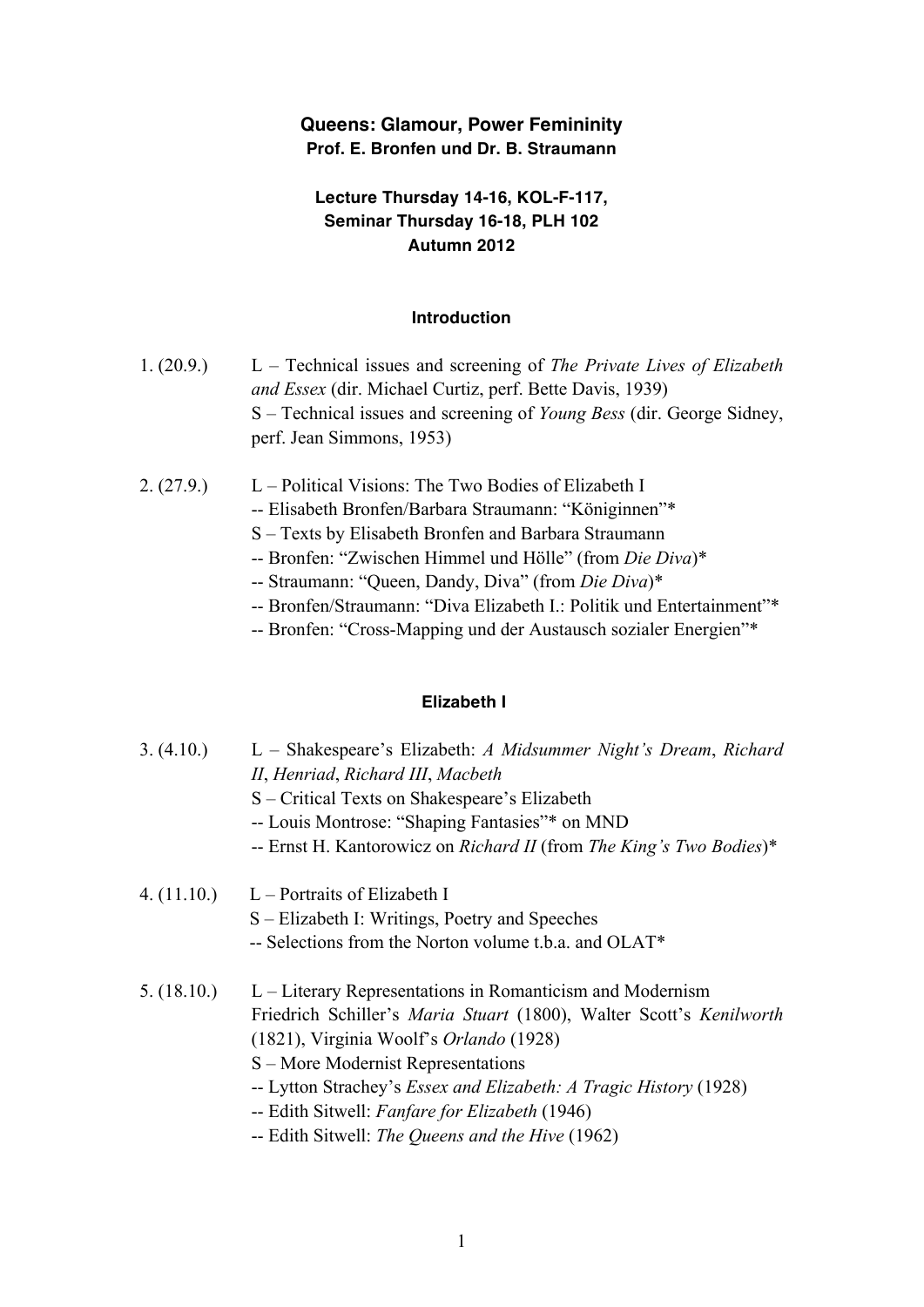6.  $(25.10)$  L – Celebrity – Politics – Theatricalization Flora Robson in *Fire over England* (1937), *Sea Hawk* (1940) Bette Davis in *The Private Lives*, (1939), *The Virgin Queen* (1955) Jean Simmons in *Young Bess* (1953) Cate Blanchett in *Elizabeth* (1998), *Elizabeth: The Golden Age* (2007) -- Richard Dyer: from *Stars*\* -- Joseph Roach: "It"\* S – Guest lecture by lic. phil. Thomas Keller (Zurich): "Punk Queens: Strategies of Female Self-Empowerment in Popular Music Culture"

#### **Cleopatra**

- 7.  $(1.11.)$  L Cleopatra's History as a Visual Icon S – Writing Cleopatra's Biography -- Stacey Schiff: *Cleopatra. A Life*
- 8. (8.11) L William Shakespeare's *Antony and Cleopatra* S – Critical Texts on *Antony and Cleopatra* -- Janet Adelman: "Nature's Piece 'gainst Fancy: Poetry and the Structure of Belief in *Antony and Cleopatra*" -- Catherine Belsey: "Cleopatra's Seduction"\* -- Marjorie Garber: "Antony and Cleopatra" (*Shakespeare After All*)\* -- Richardine Woodall: "Shakespeare's Queen Cleopatra"\*
- 9. (15.11.) L Classic Hollywood's Cleopatra: Theda Bara, Claudette Colbert, Vivien Leigh S – Aby Warburg's Cultural Survival of Image Formulas: student presentations
- 10.  $(22.11.)$  L Elizabeth Taylor's Stardom and Its Recyclings S – Conference on "Precarious Bodies"

#### **Royal Others**

- 11. (29.11.) L Queen Victoria S – How to outline a research essay, how to find and evaluate research material
- 12.  $(6.12)$  L Hollywood's Royalty and the 1930s Greta Garbo in *Queen Christina* (1933) Marlene Dietrich in *The Scarlet Empress* (1934) Norman Shearer in *Marie Antoinette* (1938)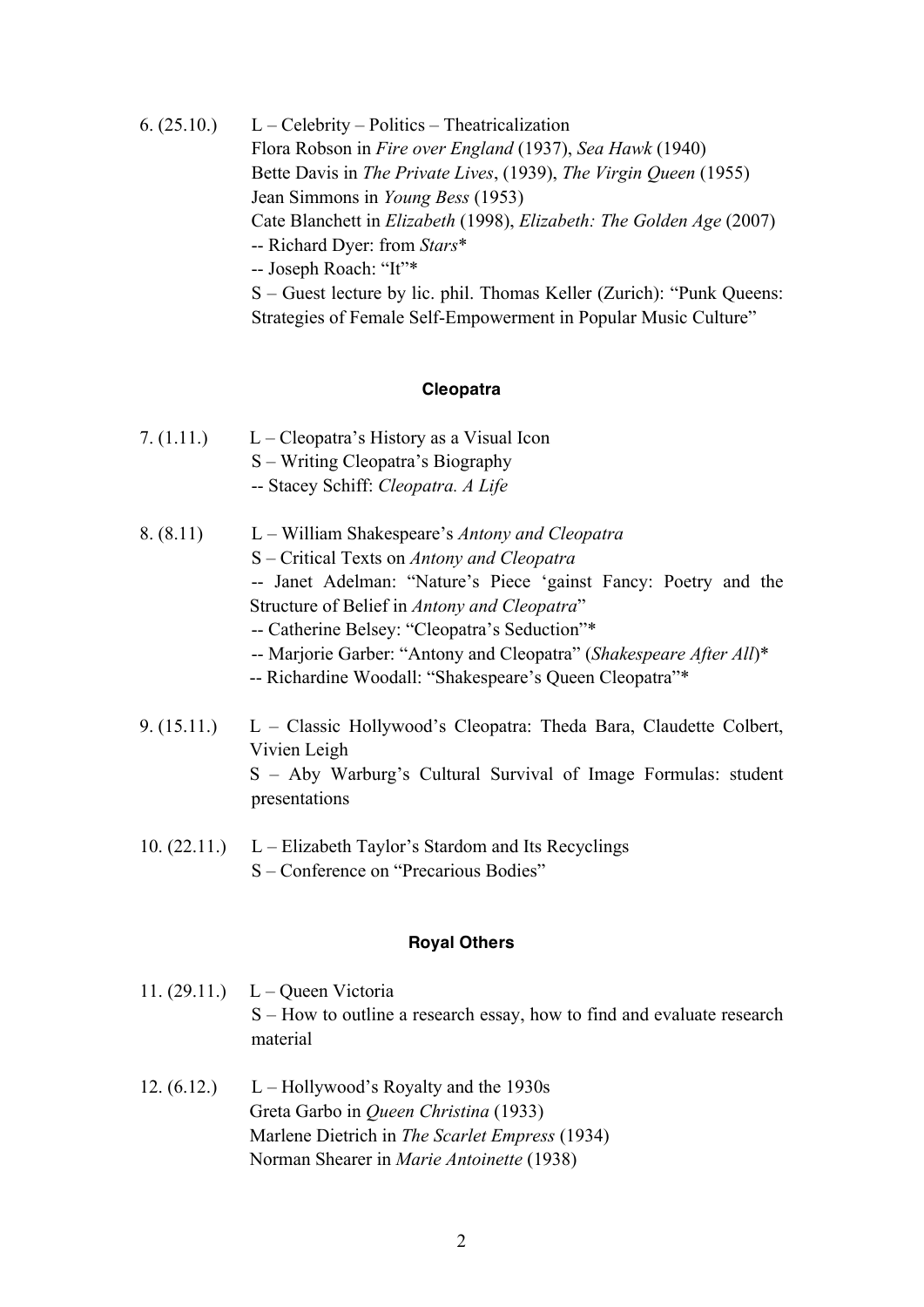S – Guest lecture by Prof. Monika Seidl (Vienna): "Would We Like to Be *Queen for a Day*: On Clairol, Doan's Pills and US-American Women in the 1950s"

- 13. (13.12.) L Elizabeth II and Jackie Kennedy Onassis S – Students present essay projects
- 14.  $(20.12.)$  L Exam S – Conclusion: more essay projects and what I learned

The seminar provides a theoretically more detailed analysis of the way in which cultural representations of queenship bring glamour, power and femininity into play with each other. Seminar participants should be aware that information and material presented in the lecture forms the basis of the discussions that will be conducted in this seminar. It is therefore very emphatically recommended that ALL seminar participants also attend the lecture, since successful participation will otherwise be seriously inhibited.

### **Texts**

Schiff, Stacey. *Cleopatra: A Life*. London: Virgin Books, 2010.

- Shakespeare, William. *Antony and Cleopatra* (Arden or *Norton Shakespeare* ed. by S. Greenblatt)
- \_\_\_\_\_\_. *A Midsummer Night's Dream* (Arden or *Norton Shakespeare* ed. by S. Greenblatt)
- Stump, Donald V. and Susan M. Felch, eds. *Elizabeth I and Her Age*. New York: Norton, 2009. (Selections will be announced in class.)

In addition please purchase and read at least one of the following books:

Sitwell, Edith. *Fanfare for Elizabeth*

\_\_\_\_\_\_. *The Queens and the Hive* Strachey, Lytton. *Elizabeth and Essex: A Tragic History*

Any edition will do. In the case of Sitwell, you may have to look for second-hand copies, which are readily available on amazon.co.uk.

The handouts for the lecture and texts marked with an asterisk (\*) are available on OLAT.